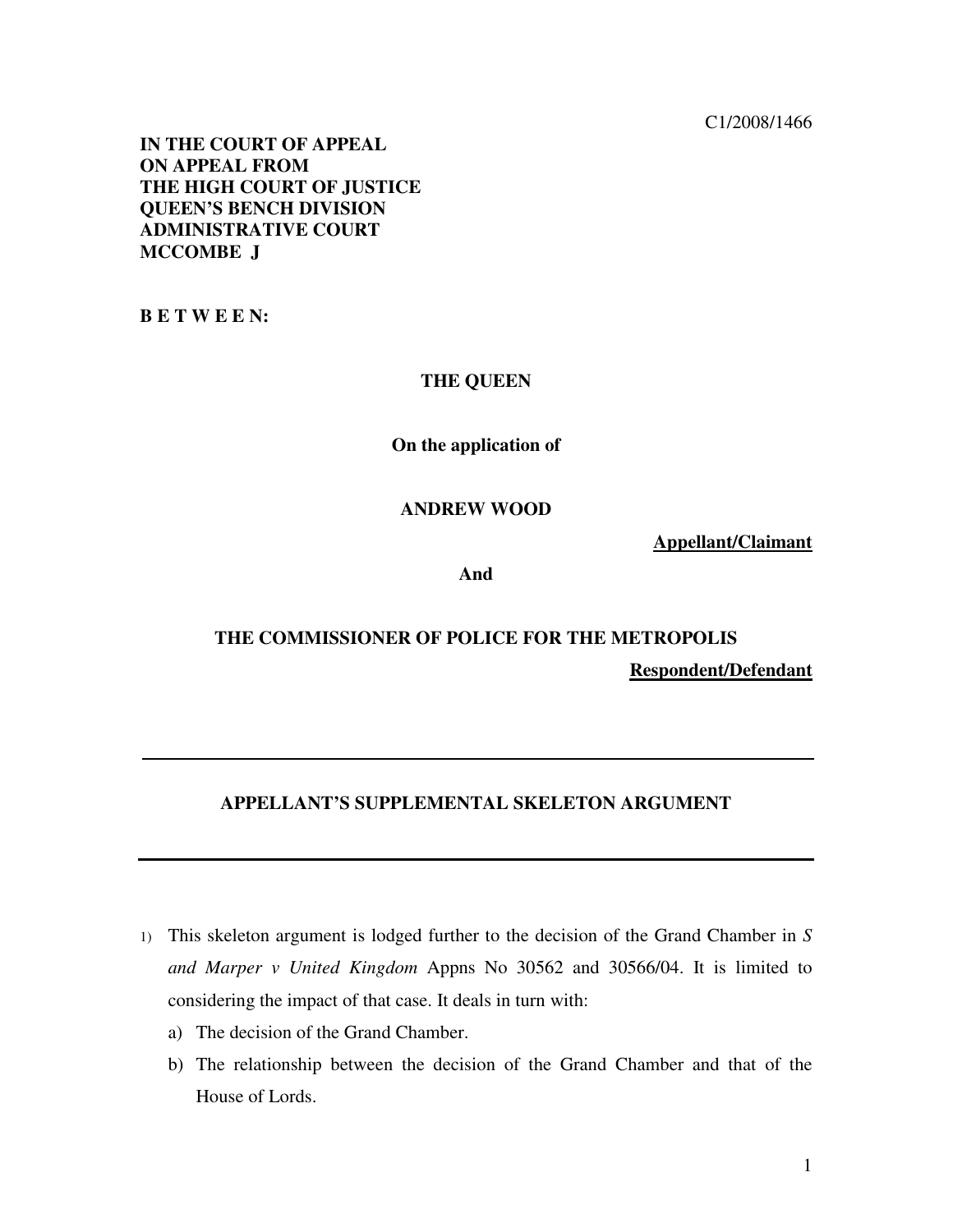c) The impact of the decision on the decision of McCombe J in relation to Article 8.

## *The decision of the Grand Chamber*

- 2) The ECtHR was concerned (as was the House of Lords) with the retention of DNA samples, DNA profiles and fingerprints taken from individuals who had been arrested but not convicted. Such material was retained indefinitely but was available only to the police. The Court considered the uses to which DNA material could be put at paragraphs 38-40. There was a power to destroy the material but this was only possible in exceptional cases and was not subject to any independent review (Para 35 and 119). The Court was concerned only with retention of the data and not its taking.
- 3) On the question whether there was an interference with Article 8(1) the Court set out general principles at paragraphs 66-7. At Para 67 it said:

"The mere storing of data relating to the private life of an individual amounts to an interference within the meaning of Article 8 (see *Leander v. Sweden,* 26 March 1987, § 48, Series A no. 116). The subsequent use of the stored information has no bearing on that finding (*Amann v. Switzerland* [GC], no. 27798/95, § 69, ECHR 2000-II). However, in determining whether the personal information retained by the authorities involves any of the private-life aspects mentioned above, the Court will have due regard to the specific context in which the information at issue has been recorded and retained, the nature of the records, the way in which these records are used and processed and the results that may be obtained (see, *mutatis mutandis*, *Friedl*, cited above, §§49-51, and *Peck v. the United Kingdom*, cited above, § 59)".

- 4) The Respondent (skeleton Para 60-1) relies on this passage. It is suggested that it requires the court to consider, among other things whether information is kept permanently or on a national database (Respondent's skeleton Para 64), and whether it has been held as part of a file concerning details of his activities over a significant period of time (Para 49(d)).
- 5) However, this threatens to make paragraph 67 internally incoherent. If the "mere storage" of data relating to the private life of an individual involves an interference within the meaning of Art 8 then the fact and manner of storage is not in itself an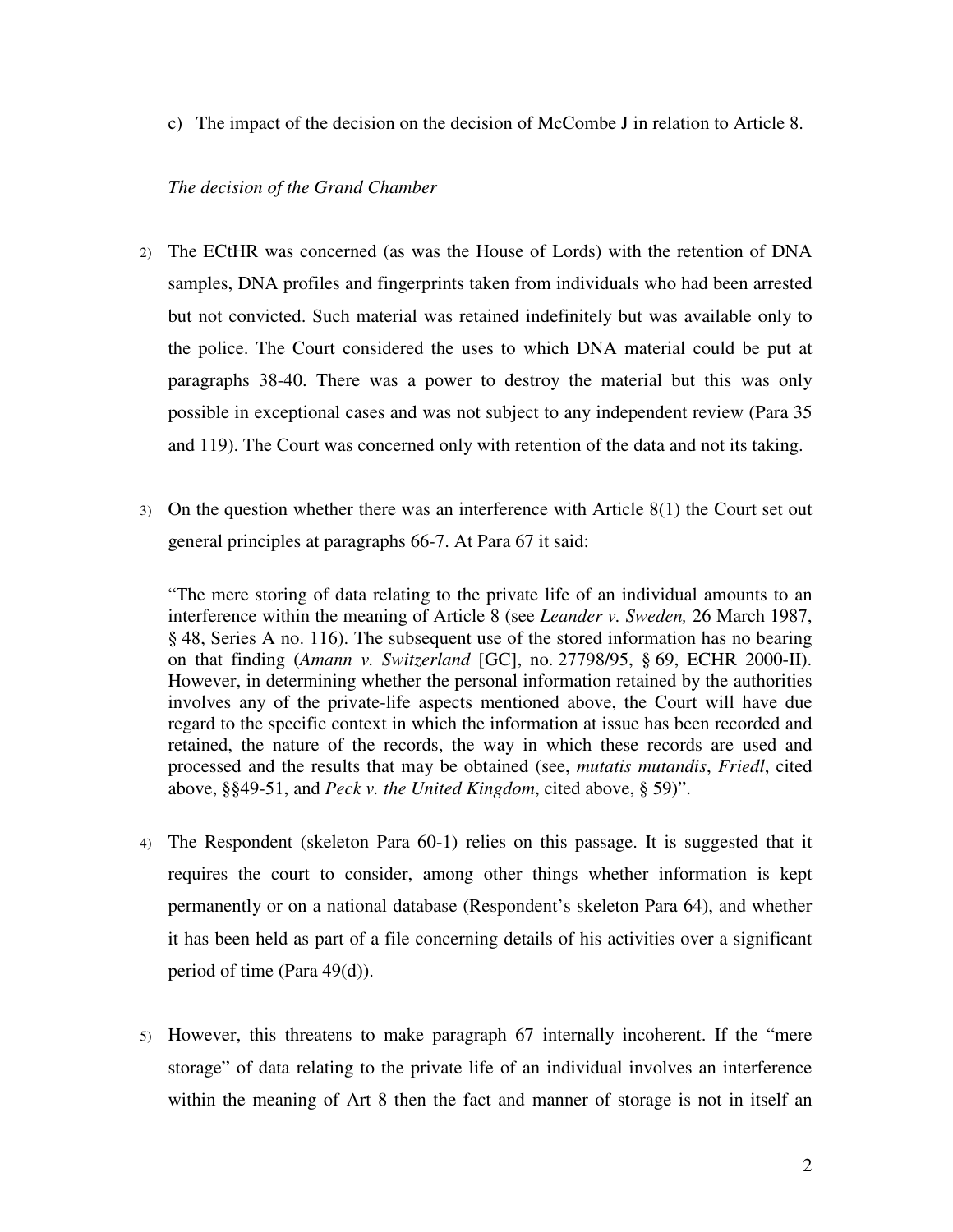element in deciding whether information does relate to the private life aspects mentioned. The apparent difficulty can be resolved by recognizing that the matters identified in paragraph 67 are directed to the quality of the information concerned and how it relates to an individual's private life rather than the extent, quantity and duration of storage<sup>1</sup>. Thus it focuses on matters such as whether the information identifies or can identify the individual or reveal private details about them. What matters here is potential rather than the actual use to which the material has been or is intended to be put. Moreover, some data contains sufficient private information that its storage will inevitably involve an interference for Article 8 purposes.

6) The specific discussion of the samples with which the court is concerned is consistent with this. So, in relation to celluar samples the court noted the level of personal detail that they contained or might be extracted from them [Para 71-2] and concluded:

"Given the nature and the amount of personal information contained in cellular samples, their retention *per se* must be regarded as interfering with the right to respect for the private lives of the individuals concerned. That only a limited part of this information is actually extracted or used by the authorities through DNA profiling and that no immediate detriment is caused in a particular case does not change this conclusion"

- 7) Similarly, DNA profiles were noted to contain substantial amounts of unique personal data. At paragraph 75 the court found "the DNA profiles' capacity to provide a means of identifying genetic relationships between individuals (see paragraph 39 above) is in itself sufficient to conclude that their retention interferes with the right to the private life of the individuals concerned". This was so even though this information could be revealed only to specialists using computer technology.
- 8) The Court also held that "the retention of fingerprints constitutes an interference with the right to respect for private life" [86]. Its discussion of this issue is at paragraphs 78-86. Having considered *Mcveigh* (Appn No 8022/77) and *Kinnunen v Finland*

 $\overline{a}$ 

<sup>&</sup>lt;sup>1</sup> Except to the extent that the term "storage" implies a level of systematic retention.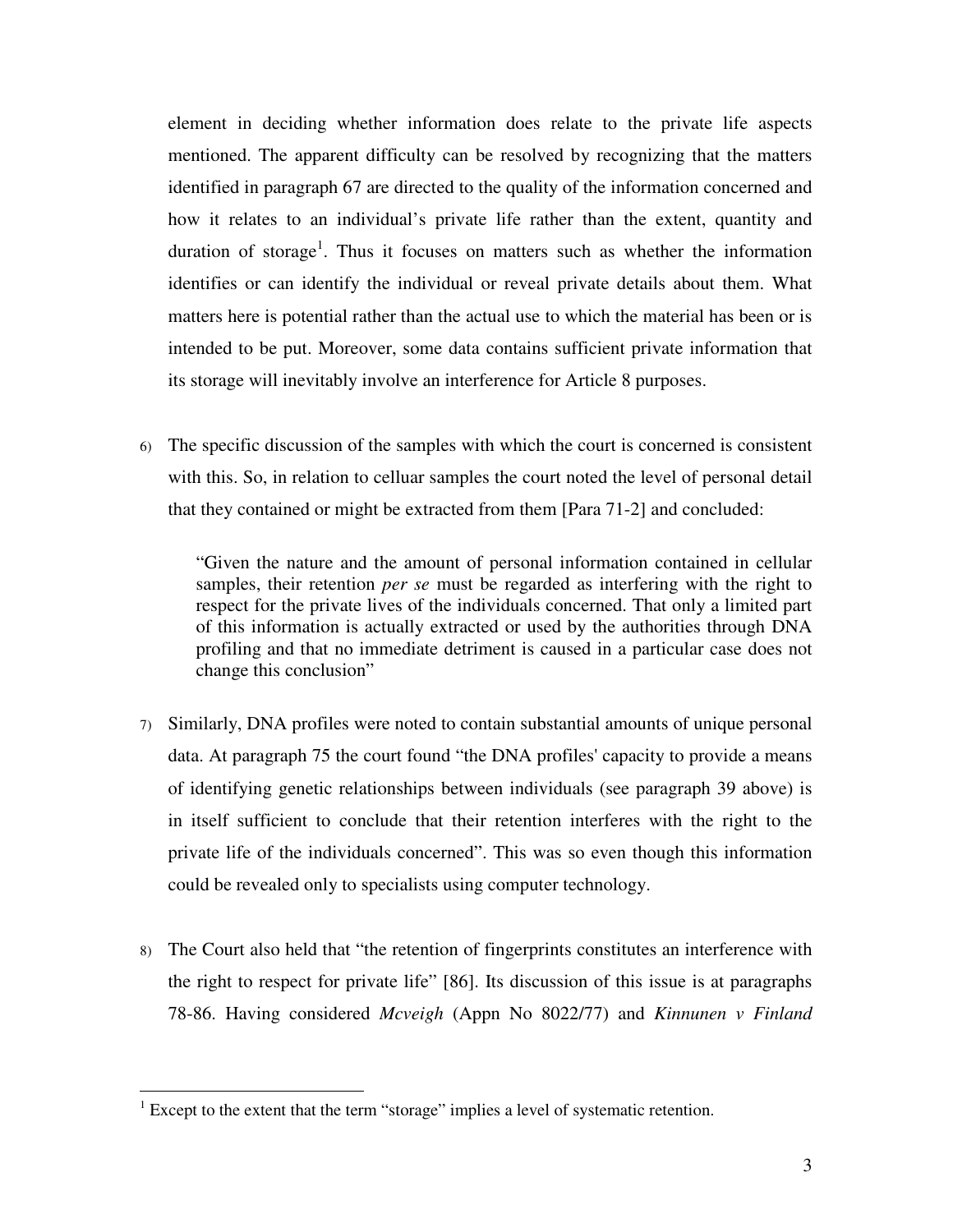(Appn 24950/94 - see further below) the Court went on at paragraph 81 (added emphasis):

"Having regard to these findings and the questions raised in the present case, the Court considers it appropriate to review this issue. It notes at the outset that the applicants' fingerprint records constitute their personal data (see paragraph 68 above) which contain **certain external identification features much in the same way as, for example, personal photographs or voice samples**".

- 9) And, having considered *Friedl v Austria* (1996) 21 EHRR 83) see below*)* and *P.G. and J.H. v. the United Kingdom*, no. 44787/98, at paragraphs 84-5 (added emphasis):
	- "84. **The Court is of the view that the general approach taken by the Convention organs in respect of photographs and voice samples should also be followed in respect of fingerprints.** The Government distinguished the latter by arguing that they constituted neutral, objective and irrefutable material and, unlike photographs, were unintelligible to the untutored eye and without a comparator fingerprint. While true, this consideration cannot alter the fact that fingerprints objectively contain unique information about the individual concerned allowing his or her identification with precision in a wide range of circumstances. They are thus capable of affecting his or her private life and retention of this information without the consent of the individual concerned cannot be regarded as neutral or insignificant.
	- "85. The Court accordingly considers that the retention of fingerprints on the authorities' records in connection with an identified or identifiable individual may in itself give rise, notwithstanding their objective and irrefutable character, to important private-life concerns".
- 10) The Respondent states (skeleton paragraph 64) that what led to the finding of an interference was the further observation at paragraph 86 that the fingerprints were "subsequently recorded on a nationwide database with the aim of being permanently kept and regularly processed by automated means for criminal-identification purposes". This is not the case. The finding at paragraph 85 that retention may give rise to important private life concerns was a response to the government's submission that they merely contained objective information and "unlike photographs" were unintelligible to the untutored eye. The use of the word "may" in that paragraph is not intended to suggest that such retention will only be an interference where it is combined with other features. It is an explanation of the conclusion, which is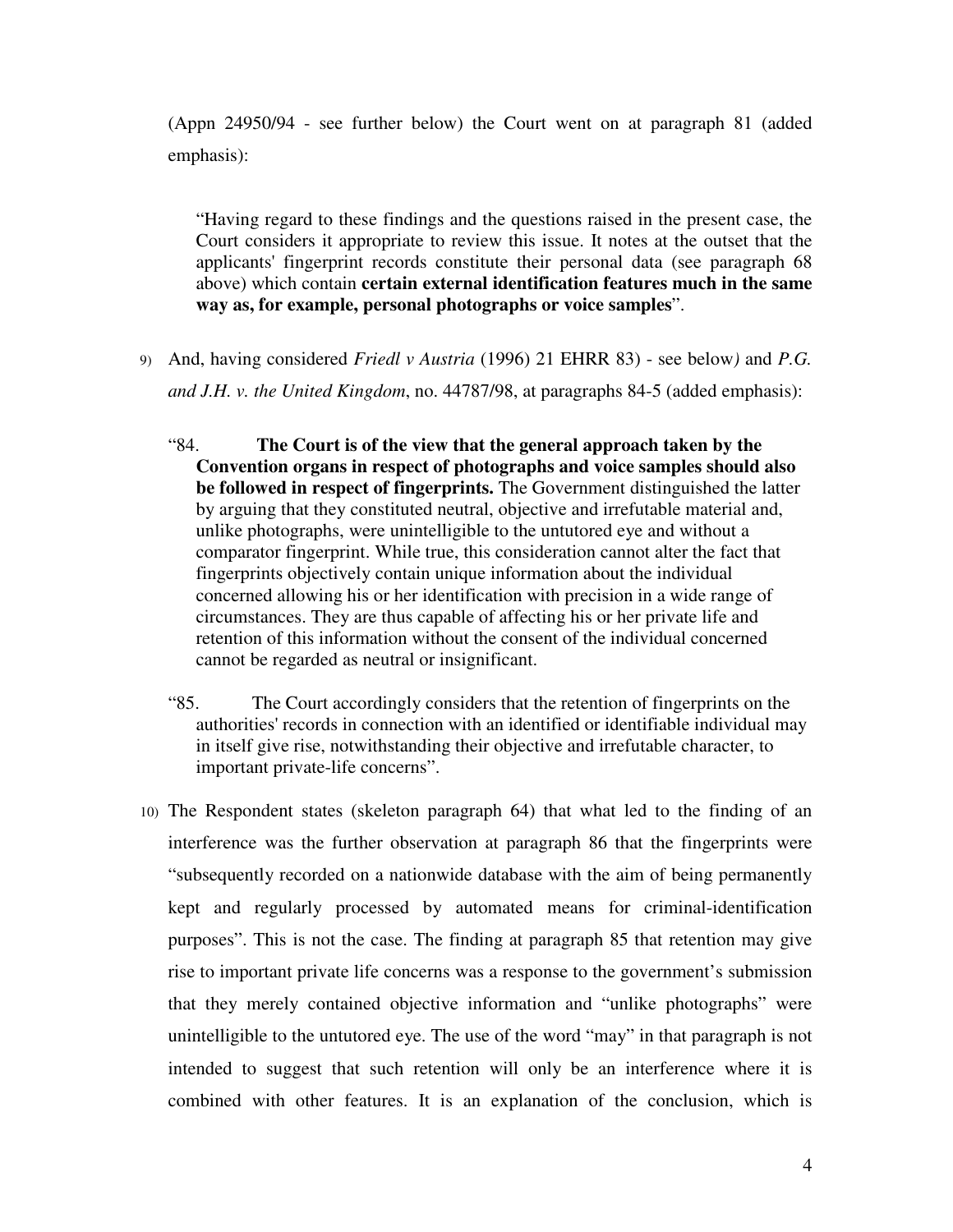generally expressed, that "the retention of fingerprints constitutes an interference with the right to respect for private life". It has to be read together with paragraph 67, which makes clear that it is the potential use of the data that matters rather than its actual use. Retention of fingerprints is an interference because they have the potential to affect private life.

- 11) The passage relied on by the Respondent is not the basis for the decision. It is introduced by the words "in the instant case, the Court notes furthermore". It prefaces an observation that "in this regard" (i.e. in the operation of the database) fingerprints had a less important impact than other samples. But that did not affect the conclusion. If the ECtHR had intended this to be a critical element then its findings would have included a phrase such as "in the circumstances of this case" the retention of fingerprints is an interference.
- 12) The effect of the decision of the ECtHR in *Marper* is that the type and quality of information contained in DNA samples, profiles and fingerprints is such that their mere storage by the state in relation to an identified or identifiable individual is an interference with the right to respect for private life within Article 8(1).
- 13) The ECtHR did not have to make a decision about photographs but it is clear that it would have reached the same decision. Indeed it would have regarded a photograph of an identified individual as inherently more private than fingerprints.

## *Justification*

14) In relation to justification the Court did not find it necessary to consider whether the interference was in accordance with law although it observed at paragraph 99 that the term "purposes related to the prevention or detection of crime" was "worded in rather general terms and may give rise to extensive interpretation".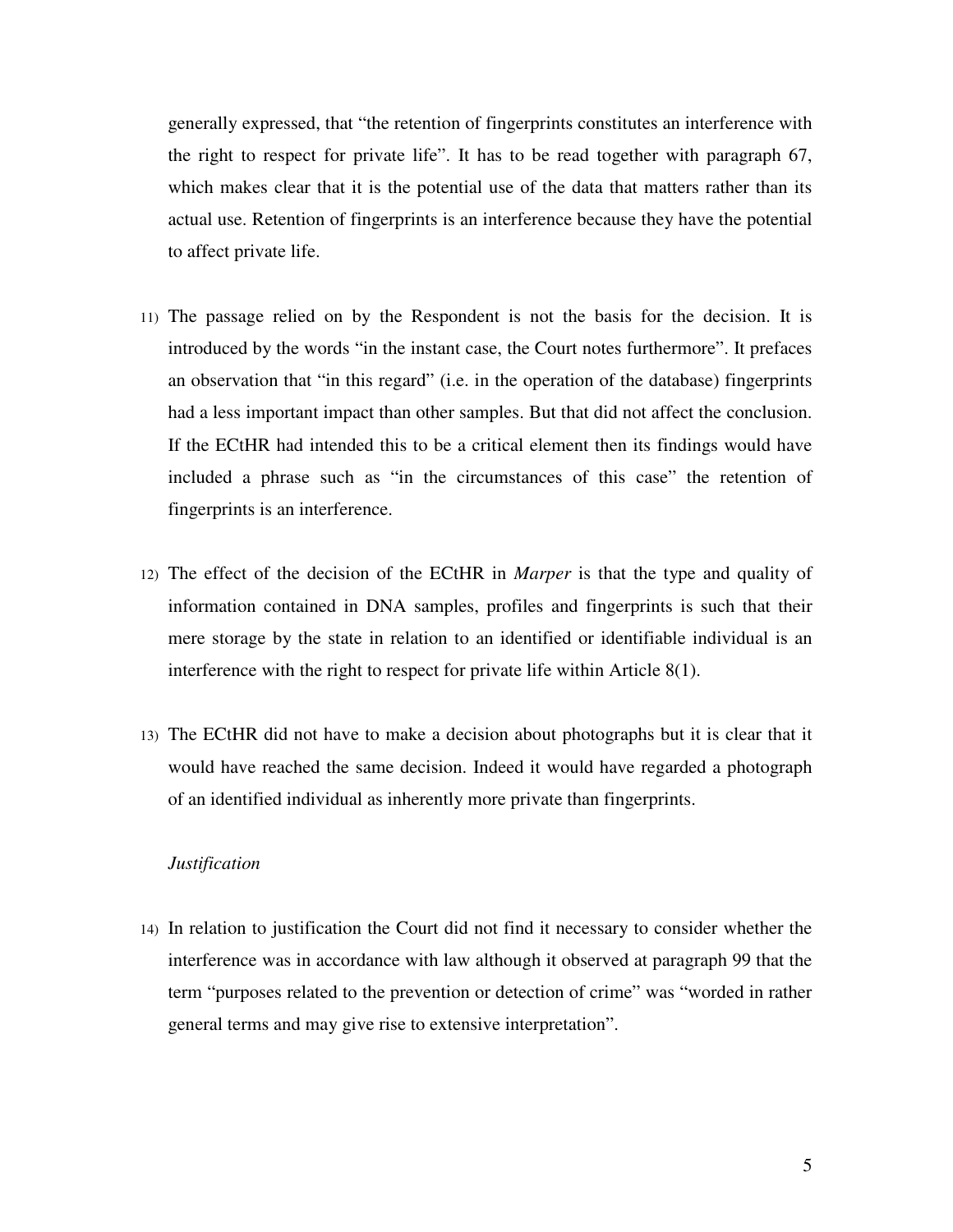15) The Court dealt with the general principles in relation to justification at paragraphs 101-4, noting that:

"the intrinsically private character of this information calls for the Court to exercise careful scrutiny of any State measure authorising its retention and use by the authorities without the consent of the person concerned" (Para  $104$ )<sup>2</sup>.

16) The court concluded at paragraph 125 that:

"the blanket and indiscriminate nature of the powers of retention of the fingerprints, cellular samples and DNA profiles of persons suspected but not convicted of offences, as applied in the case of the present applicants, fails to strike a fair balance between the competing public and private interests and that the respondent State has overstepped any acceptable margin of appreciation in this regard".

17) The Court found the following factors relevant:

 $\overline{a}$ 

- a) The consensus among other contracting states was for more limited retention (Para 112).
- b) The regime for retention was not time limited and allowed for indefinite retention whatever the offence for which the person had been arrested (Para 119).
- c) There was no provision for independent review of the justification for retention. (Para 119).
- d) There was a risk that the retention of the data stigmatized the Applicants and gave rise to a perception that they were not being treated as innocent in that their data was retained indefinitely as with convicted persons (Para 122). Similar data gathered from other unconvicted people was destroyed.
- 18) The Court did not examine the Appellant's complaint under Article 14 separately.

 $2^2$  See also para 120 where the Court said: such an indiscriminate and open-ended retention regime as the one in issue calls for careful scrutiny regardless of [the differences between the categories of data retained]".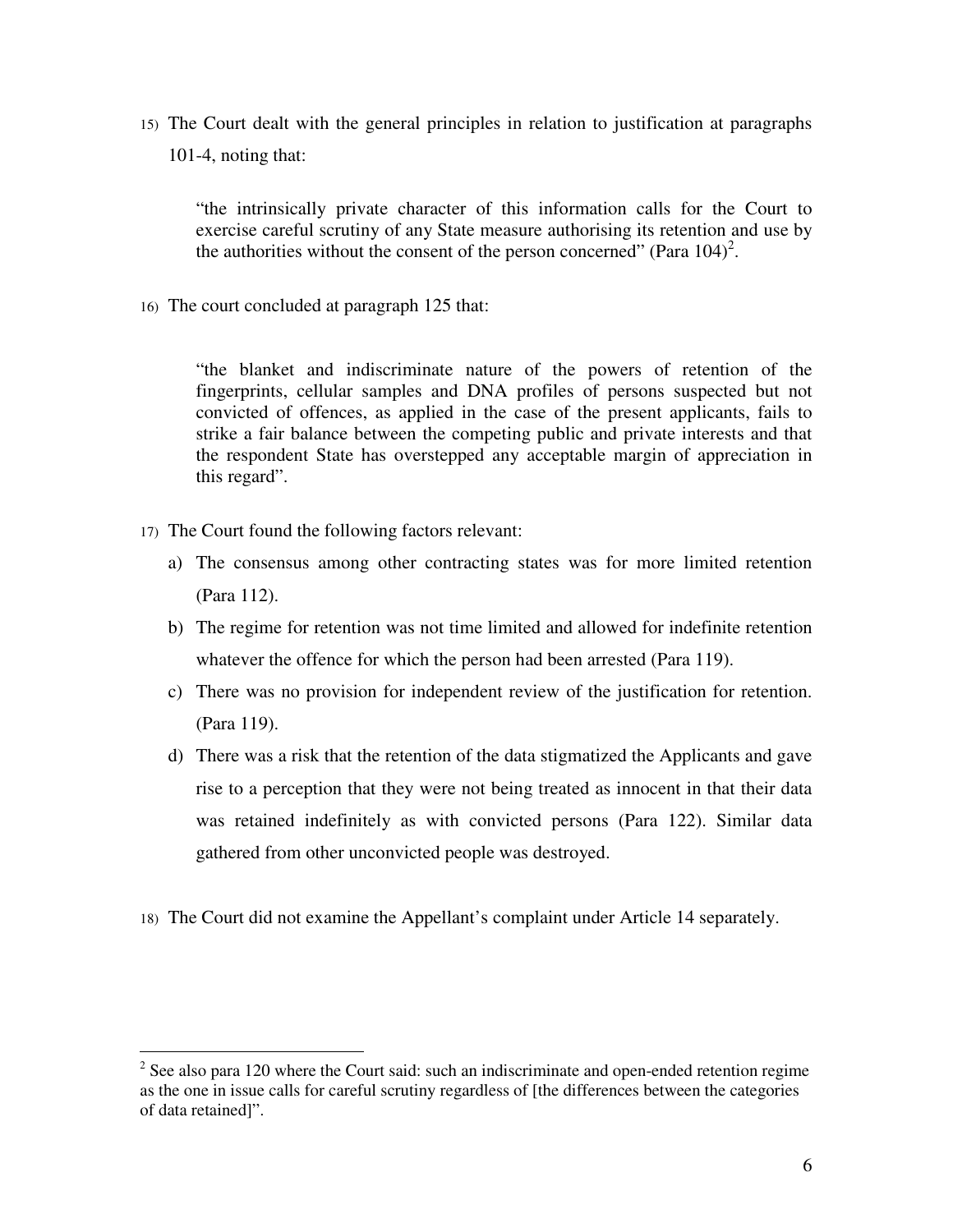*The relationship between the decision of the Grand chamber and the House of Lords* 

- 19) In *Kay v Lambeth LBC* [2006] 2 AC 465 the House of Lords held that the domestic principles of *stare decisis* applied so that in the event of a conflict between a decision of the House of Lords and a later decision of the ECtHR, lower courts should follow and apply the decision of the House of Lords (paras 40-5 per Lord Bingham). This has since been applied and affirmed in *R (RJM) v SSWP* [2008] 3 WLR 1023 at Para 64 and in *R (Purdy) v DPP* [2008] EWHC 2565. This rule does not apply in wholly exceptional circumstances of which an example is the decision of the Court of Appeal in *D v East Berkshire Community NHS Trus*t [2004] QB 558.
- 20) It is unnecessary to consider what other circumstances may be exceptional for these purposes because both parties to this appeal accept that *Marper* in the House of Lords did not compel the judge to reach the result that he did as a matter of precedent. Both argue that *Marper* is distinguishable although they seek to identify different distinguishing features. Despite this the Respondent argues that to the extent that guidance differs in any relevant way between the House of Lords and Strasbourg the Court of Appeal should follow the guidance of the House of Lords (Skeleton Para 58).
- 21) This goes further than required by *Kay v Lambeth* and is contrary to principle. When he referred to adherence to precedent (para 42) and to the "domestic rule" (para 43) Lord Bingham was referring to the established rule that an authority is binding as to its ratio but not otherwise (see e.g. Halsbury's Laws Vol 37 para 1237-8). Since the ratio of *Marper* does not compel the outcome argued for by the Respondent the court is faced with two persuasive authorities. It should follow the ECtHR as being the more authoritative.
- 22) In any event, and should it become relevant, the circumstances of *Marper* are capable of being exceptional circumstances within the framework set in *Kay* in that: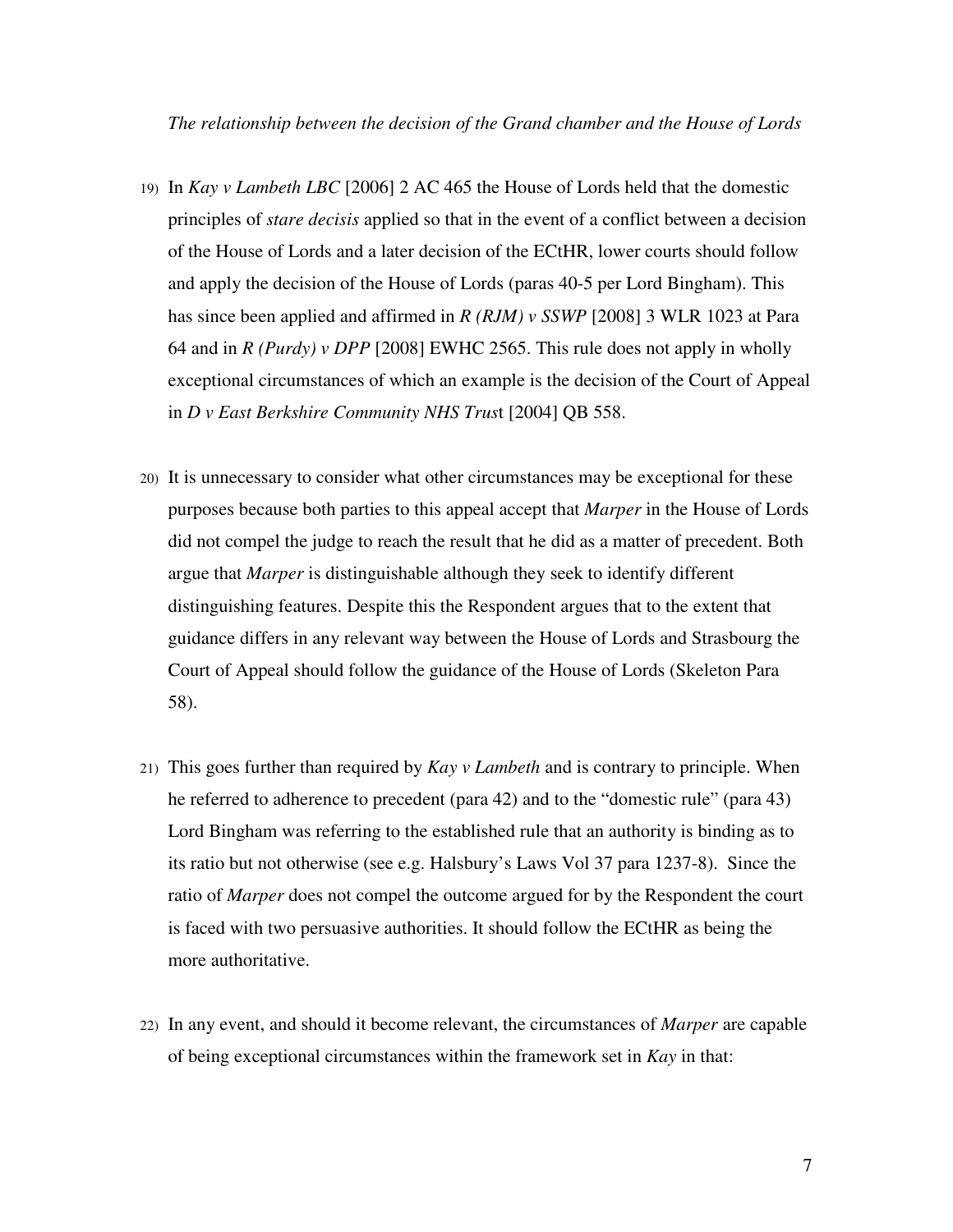- a) The decision of the ECtHR was in respect of the same litigation as had been considered by the House of Lords.
- b) At least in relation to Article 8(1) the House of Lords expressly rejected an argument based on different domestic attitudes to the retention of data. It noted that the meaning of Art 8(1) must receive a uniform meaning throughout the contracting states and its decision expressly followed its understanding as to the current state of convention case law (Para 27 per Lord Steyn and Para 66 per Lord Rodger).
- c) The decision of the ECtHR expressly revisited the Commission decisions on which the House of Lords relied in coming to this conclusion (although recognizing that they were not decisive see House of Lords paragraph 25) -  *McVeigh, O'Neill and Evans v United Kingdom* (1981) 5 EHRR 71 and *Kinnunen v Finland* (Application No 24950/94) (unreported) 15 May 1996.
- d) The decision of the EctHR was a unanimous decision of the Grand Chamber. It reached an unequivocal decision that there was a prima facie interference contrary to the doubts expressed by the House of Lords.
- e) That decision was not, on the approach advanced above, factually dependent but was to the effect that the storage of individually identified fingerprints or DNA samples or profiles was an interference within the meaning of Article 8(1).
- *23)* The Respondent asserts (skeleton Para 57) that *Purdy* establishes in every case that strict precedent applies even where the conflicting decisions arise in the same litigation. This proposition does not follow from the decision in that case. It involved the earlier decision of the ECtHR in *Pretty v United Kingdom* 35 EHRR 1, which had followed from the decision of the House of Lords in *R (Pretty) v DPP* [2002] 1 AC 800. The Court considered at paragraph 45 that there had been "no more than a difference of opinion as to the ambit of art 8(1) between the House of Lords and the ECtHR" and that this did not fall within the exceptional circumstances contemplated by Lord Bingham. Indeed the Court had considerable doubt about the extent of the disagreement. Nothing in *Purdy* leads to the conclusion that the combination of factors identified above cannot be exceptional circumstances.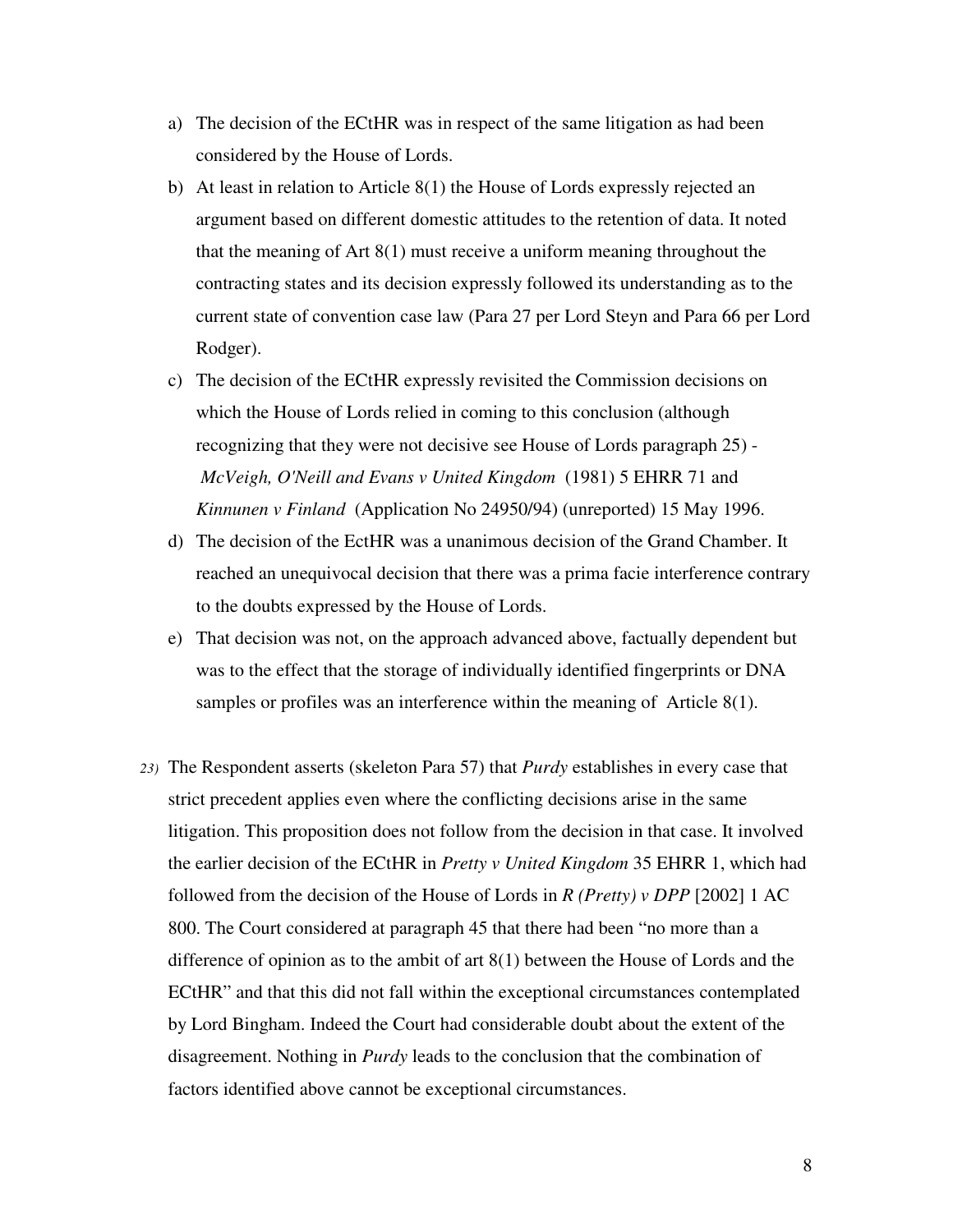#### *The impact of the ECtHR decision in Marper in this case*

#### *Whether there is a prima facie interference*

- 24) For the reasons discussed above the effect of *Marper* is that where the police store a photograph of an identified individual then that is a prima facie interference with Article 8(1). This is because the information contained in the photograph is, in itself, such that it relates to the private life of the individual (Para 67). The discussion in *Marper* at 78 – 86 makes clear that this applies to all such photographs. It is therefore unnecessary to consider the other factors in Para 67 in further detail. If this is the correct approach then McCombe J ought to have held that the retention of images of the Claimant was a prima facie interference under Article 8(1).
- 25) Alternatively, the ECtHR decision significantly undermines the basis for the decision below (discussed in the Appellant's original skeleton at paras 35-6) and the application of the factors in the ECtHR decision at para 67 leads to the conclusion that there is a prima facie interference.
- 26) Paragraphs 52-4 of the decision of McCombe J rely on *X v UK* (Appn 5877/72), *Friedl* ((1996) 21 EHRR 83)*, Lupker v Netherlands* (Appn No 18395/91) and *Doorson v Netherlands* (Appn 202524/92) in support of the propositions that there was:
	- a) no interference by retention of the photographs (in respect of which he also relied on *Kinnunen v Finland* Appn 24950/94) and that;
	- b) the use of lawfully obtained photographs by the police for the purpose of investigations will not normally entail interference in the absence of publication elsewhere.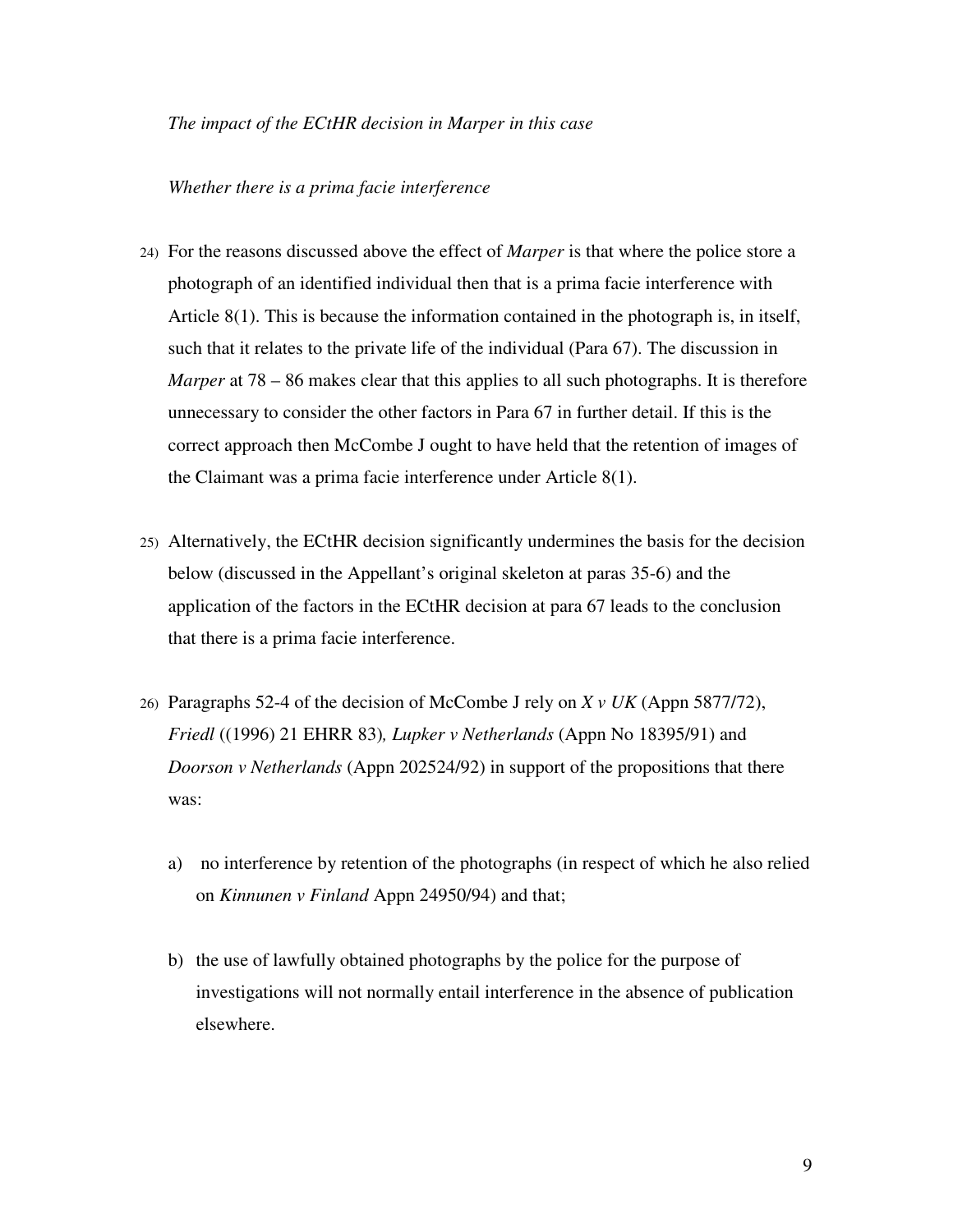- 27) All of these decisions need to be reconsidered in the light of the ECtHR in *Marper*. In particular:
	- a) *Kinnunen*, in which photographs and fingerprints had been taken following the Applicant's arrest, was expressly revisited by the ECtHR and the opposite conclusion reached. *X v UK* was not expressly reconsidered but it shared the same relevant features (photographs were taken and retained following the Applicant's arrest) and, so far as it relates to retention, cannot survive the revision of *Kinnunen.* It also follows that the exception identified in paragraph 30 of the Appellant's original skeleton no longer applies, at least in relation to photographs<sup>3</sup>.
	- b) The same applies to *Lupker* and *Doorson* to the extent that they are said to support the proposition that the retention of photographs taken in connection with an Applicant's arrest do not constitute an intrusion on his privacy (*Doorson* was cited as supporting this proposition in *Kinnunen* at Para 2(ii)).
	- c) *Marper* does not expressly deal with the use of data although it emphasises that mere retention is an interference irrespective of use. If the retention of information which is capable of being used against the interests of the Applicant is an interference then the actual use of such data must be an interference as well. *Lupker* and *Doorson* did not support the proposition for which they were cited (see Appellant's original skeleton at paragraph 36(a)) but if they did then that cannot survive the approach in *Marper* in relation to retention.
	- d) The decision in *Friedl* is explained by the ECtHR in *Marper* at para 82 as follows:

 $\overline{a}$ 

 $3$  This suggested that there was an exception to the rule that the storing of information relating to a persons private life involves an interference does not apply where "the information that is held merely records the fact of a publicly known event such as an arrest and where there is no additional surveillance or similar information in respect of the Applicant or any subjective appreciations which he might have wished to refute".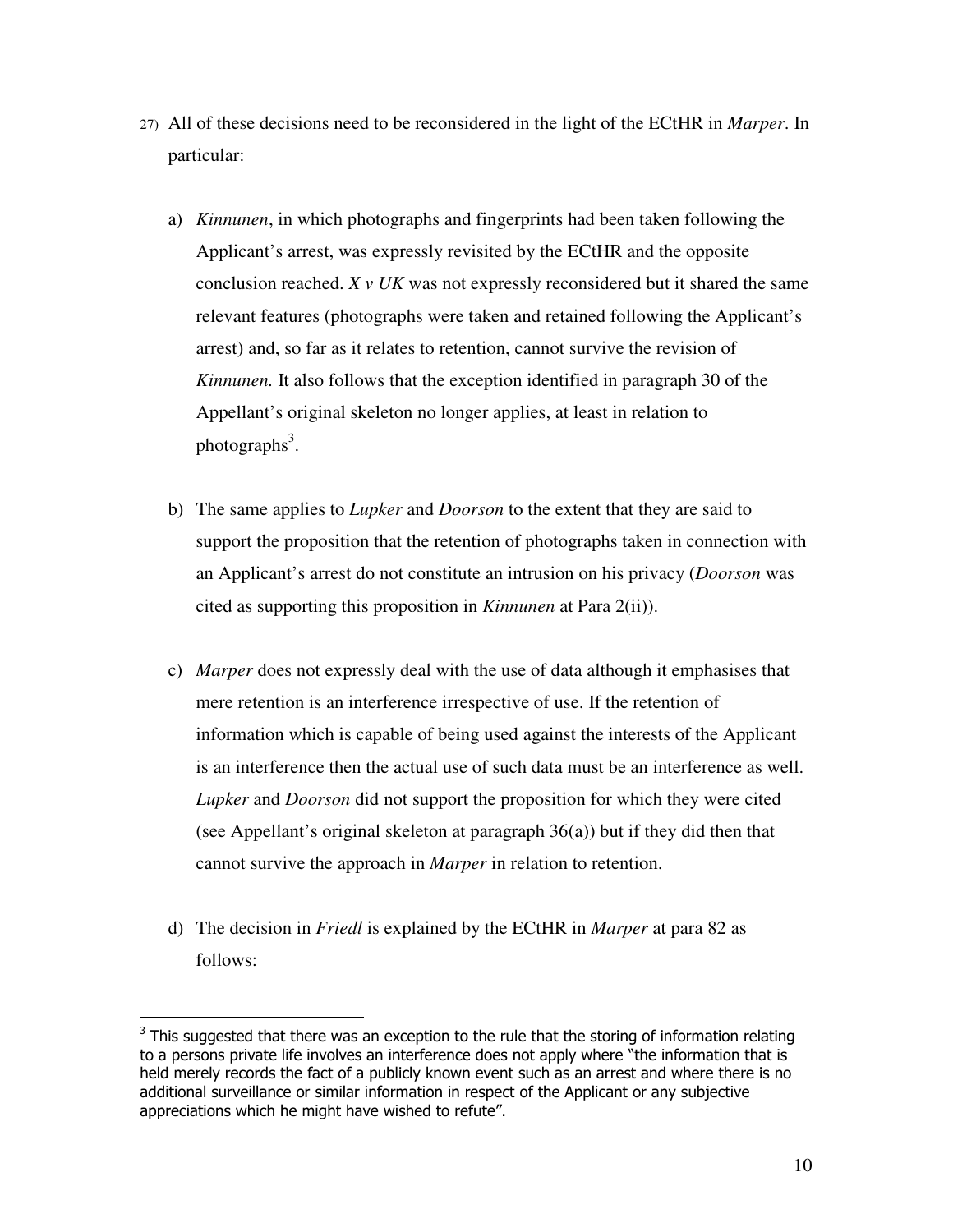"the Commission considered that the retention of anonymous photographs that have been taken at a public demonstration did not interfere with the right to respect for private life. In so deciding, it attached special weight to the fact that the photographs concerned had not been entered in a data-processing system and that the authorities had taken no steps to identify the persons photographed by means of data processing"

- e) The key feature in *Friedl* is that the photograph was anonymous and that the Applicant was not identified. The Respondent notes (skeleton Para 29) that this is difficult to reconcile with the facts of that case (as recorded at Para 45 of the Commission decision) but the case has consistently been explained as turning on this point (see e.g. *Perry v United Kingdom* (2004) 39 EHRR 3). This interpretation has been authoritatively confirmed by *Marper*. In the light of it the judge's reliance on it for the proposition at  $(26(a))$  above is unsustainable. It would only be correct if the Appellant was not identified or identifiable.
- 28) At paragraphs 55 and 59 McCombe J relied on the fact there was no systematic collection and retention of secret police files over many years and there was no "compilation of a general dossier". The ECtHR decision provides no support for the notion that interference depends on the quantum of information accumulated or the length of time over which it is gathered. Storage itself is a sufficient interference although its extent is relevant to justification. *Marper* itself concerned data collected on a single occasion as did *PG & JH* referred to at paragraph 83. The Respondent now seeks to identify as crucial the fact that the fingerprints in *Marper* were "subsequently recorded on a nationwide database with the aim of being permanently kept and regularly processed by automated means for criminal identification purposes". This was not part of the reasoning of the ECtHR (see above) and these features have been absent from the other cases where a violation has been found. Equally *Marper* makes clear that permanent retention, as opposed to storage, is not necessary at the Art 8(1) stage.
- 29) At paragraph 56-7 McCombe J reasoned that if DNA samples were at most only a very modest interference then *a fortiori* photographs involved no interference at all.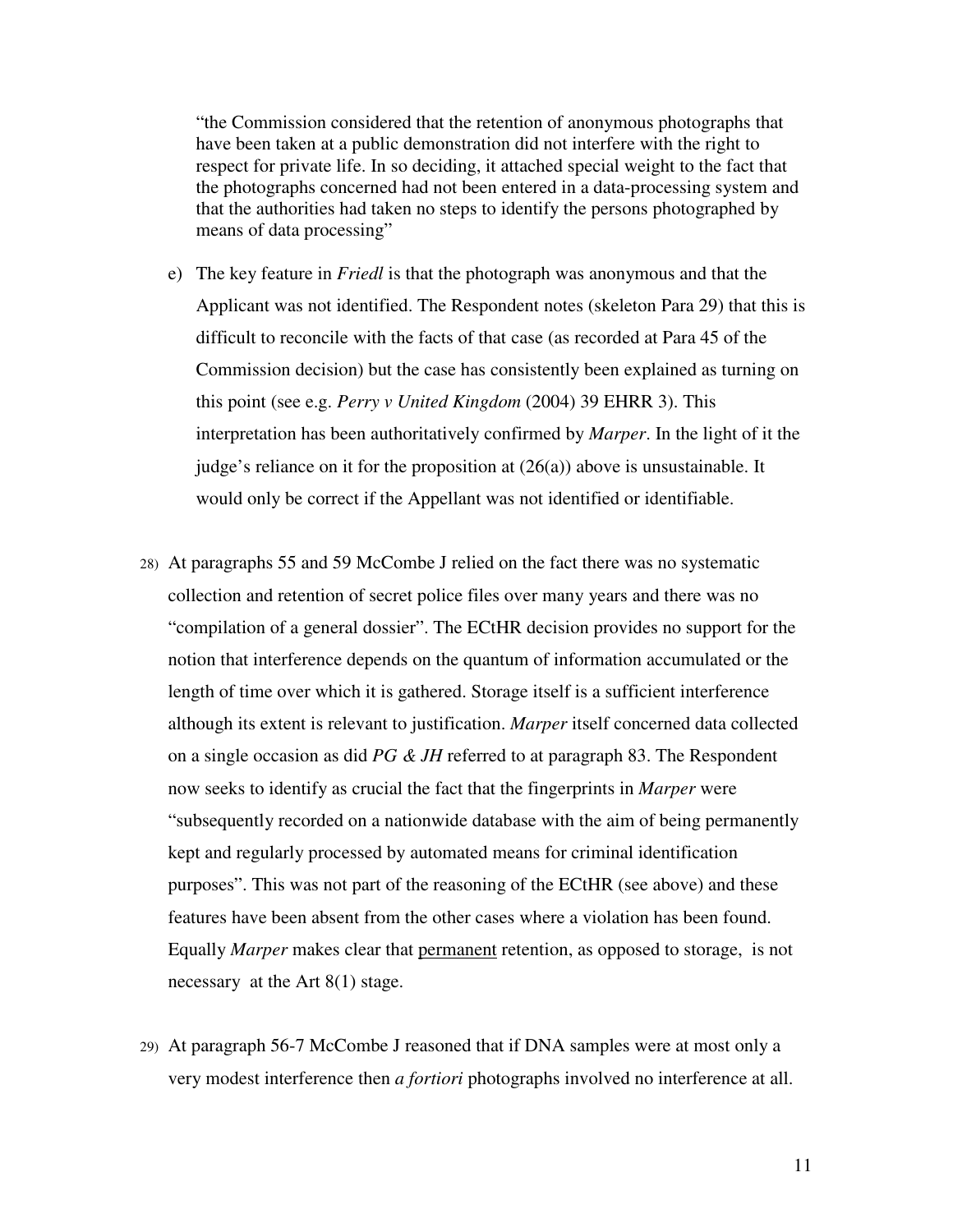The ECtHR decision makes clear that photographs of identified individuals do contain information of a private character. This is clear guidance on the subject matter of this decision.

- 30) At paragraph 59 McCombe J observed that the Appellant could have little expectation of privacy. *Marper* confirms (following *PG &* JH) that the permanent recording of data may involve an interference even if the information concerned was available in the public domain.
- 31) Applying the factors in paragraphs 66 and 67 of the decision in *Marper* the data held by the Defendant clearly did relate to the Appellant's private life. The photograph itself contained information about the Appellant's image, his approximate age and ethnic identity (expressly noted as significant in *Marper* at Para 66). The Appellant also relies on the factors identified in paragraphs 31-4 of his original skeleton.

#### *Justification*

#### *In accordance with law*

32) The ECtHR did not address this issue separately, considering that it was closely related to justification [Para 99]. However, its decision does have a bearing on the Appellant's appeal on this issue. McCombe J accepted an argument to the effect that the Data Protection Act 1998 provided safeguards that rendered any interference certain and so in accordance with law. The ECtHR considered the DPA at length and the Data Protection Directive. Despite this there was no suggestion that the DPA was a solution to any concerns about whether "the quality of law" requirements were met or that it provided appropriate safeguards to prevent abuse (Para 103) or remedied the "indiscriminate and open ended retention regime" in issue in that case. This supports the Appellant's contention that there must be a specific and clear legal foundation for the interference in this case.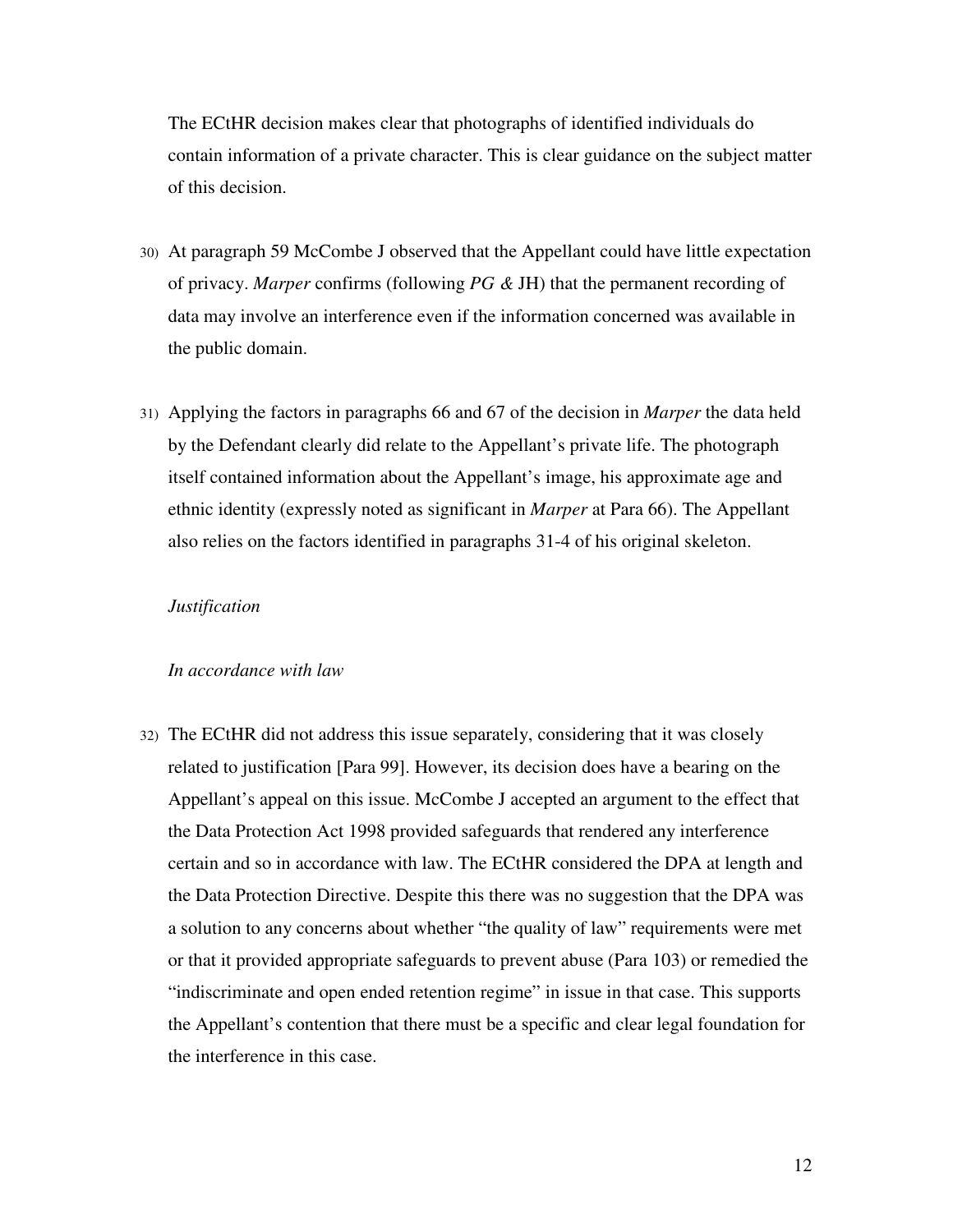## *Proportionality*

- 33) The judge approached this case on the basis that if there was an interference then it was slight and required correspondingly little in the way of justification [Para 57 and 74]. The ECtHR in *Marper* makes clear that the appropriate starting point is different. The protection of personal data is of fundamental importance [Para 103] and "the intrinsically private character of this information calls for the Court to exercise careful scrutiny of any State measure authorising its retention and use by the authorities without the consent of the person concerned" [Para 104].
- 34) The regime for retention in this case shares many of the open ended and indiscriminate features that were present in *Marper* and led to the finding of a violation in that case. In particular:
	- a) Photographs might be kept indefinitely on the CO11 database so long as they retained intelligence value. This is not automatic retention but the criteria provide only the vaguest guidance and could, in this case be satisfied simply by his attending a peaceful protest. The effect is to stigmatise the Appellant (and to discourage him from participating in further lawful activity) when he has done nothing unlawful and is not suspected of having done so. This places him in the same position addressed by the ECtHR at paragraphs 122-3 and creates a perception that he is not being treated as innocent in comparison with other unconvicted persons.
	- b) It seems that photographs will be kept indefinitely at SCD4 whatever the Appellant does in the future. According to the Respondent's summary of the present rules access to these images is restricted to cases where there is a specific crime where the photograph is believed to be of evidential value (Respondent's skeleton Para 23). This is very similar to the basis on which the samples in *Marper* were said to be retained although the process of linking the data to a crime would necessarily be different. There is no provision for independent scrutiny of whether retention is necessary indeed there seems to be no provision for the destruction of image in any circumstances. Images could be retained long